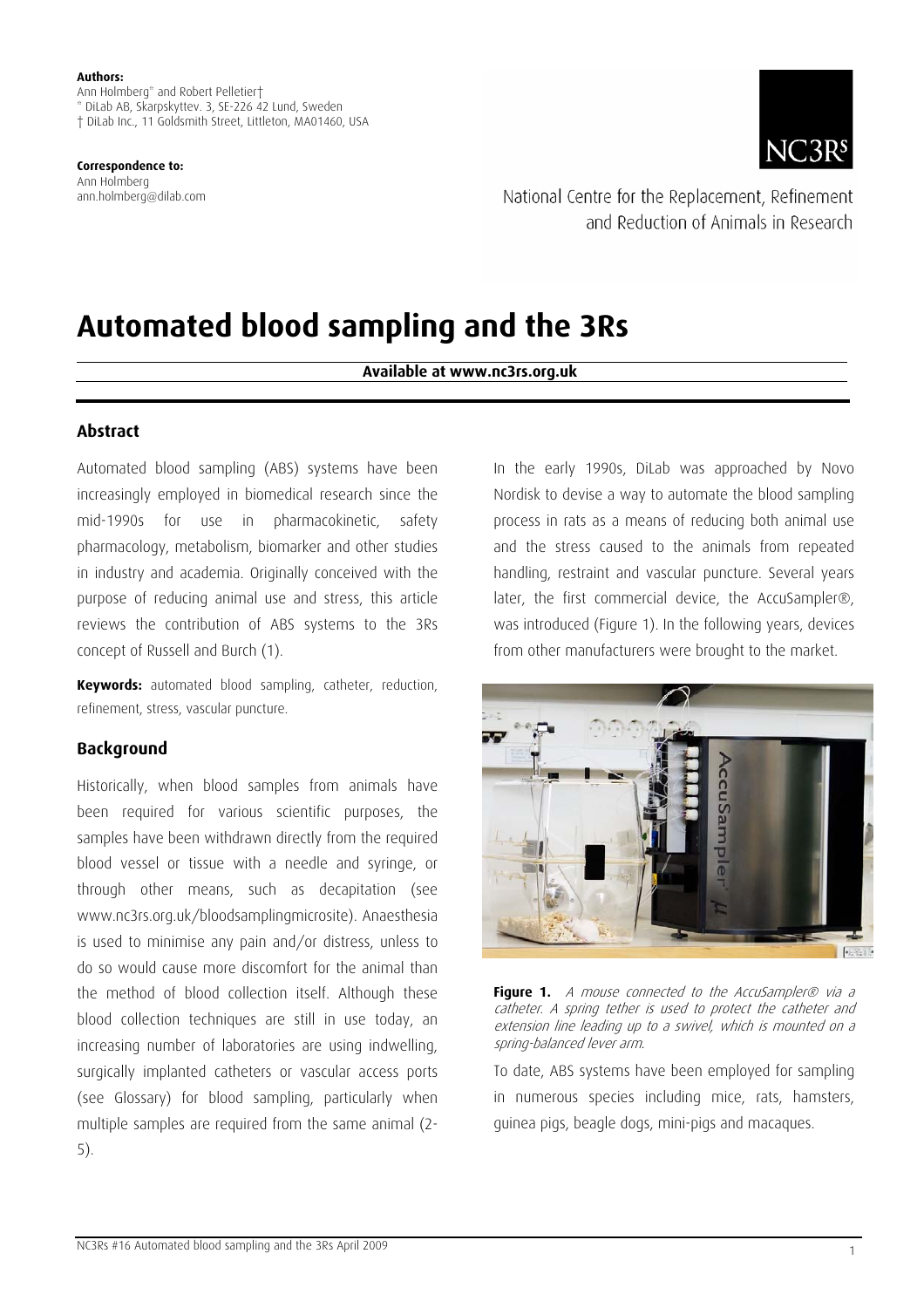The use of ABS systems has been shown to (6-9):

- result in lower levels of various stress markers in blood samples, such as corticosteroids and glucose
- allow for a reduction in animal use
- **Provide higher quality data, and**
- save time and staff resource in the laboratory, allowing scientists to investigate alternate laboratory methods and procedures and improve throughput.

# **The ABS process**

A thorough understanding of the physics of fluid movement through tubes and blood vessels of various diameters, and the biological limitations to maintaining normal physiology in blood-sampled animals (10), allows the blood sampling process to be automated. Regardless of the animal species being sampled, the process begins with having ready access to the required blood vessel by means of a surgically implanted catheter or vascular access port. Typically, catheters are used for small animals (e.g. rodents) and studies of 24-48 hour duration. In rats, the site of implantation is usually the jugular vein or carotid artery, but other vessels (e.g. portal vein, femoral artery) are also used. Vascular access ports are generally used for larger animals (e.g. dogs, pigs and macaques) or when a protocol requires longer-term use of an animal.

The catheter implantation procedures take place under general anaesthesia and aseptic or sterile conditions. Following surgery, the animals are administered analgesics to minimise pain and are allowed a period of time to recover before studies are commenced (8,11,12). During this time, the catheters are kept open and free of blockage (patent) by periodic flushing with heparinised saline or by filling the catheter with a slightly viscous solution containing an anti-coagulant (e.g. heparinised glycerol).

With increasing frequency, animals are implanted with multiple catheters to allow for the administration of test compounds as well as blood sampling (2,7,9,13,14) without the need for repeated handling, restraint and vascular punctures, which can result in increased stress and pain to the animal (see Refinement).

ABS systems are comprised of one or more pumps and valves to direct sampled blood to a refrigerated collection vial, as well as to keep the catheter flushed and return fluid to the animal (Figure 2). For most studies, the system is filled with sterile heparinised saline (approximately 20 IU/ml). Prior to the experiment, the animal is fitted with a tethering device, which allows it to move as freely as possible in its home enclosure whilst avoiding the withdrawal and injection lines becoming contaminated or damaged (Figure 1).





The automated system means that defined blood volumes can be withdrawn at pre-programmed times. Initially, blood is drawn through the catheter and into the tubing system of the ABS device. As the tubing and catheter are filled with saline, the first volume of blood drawn is mixed with saline and therefore diluted. This initial volume is either flushed to waste, or returned back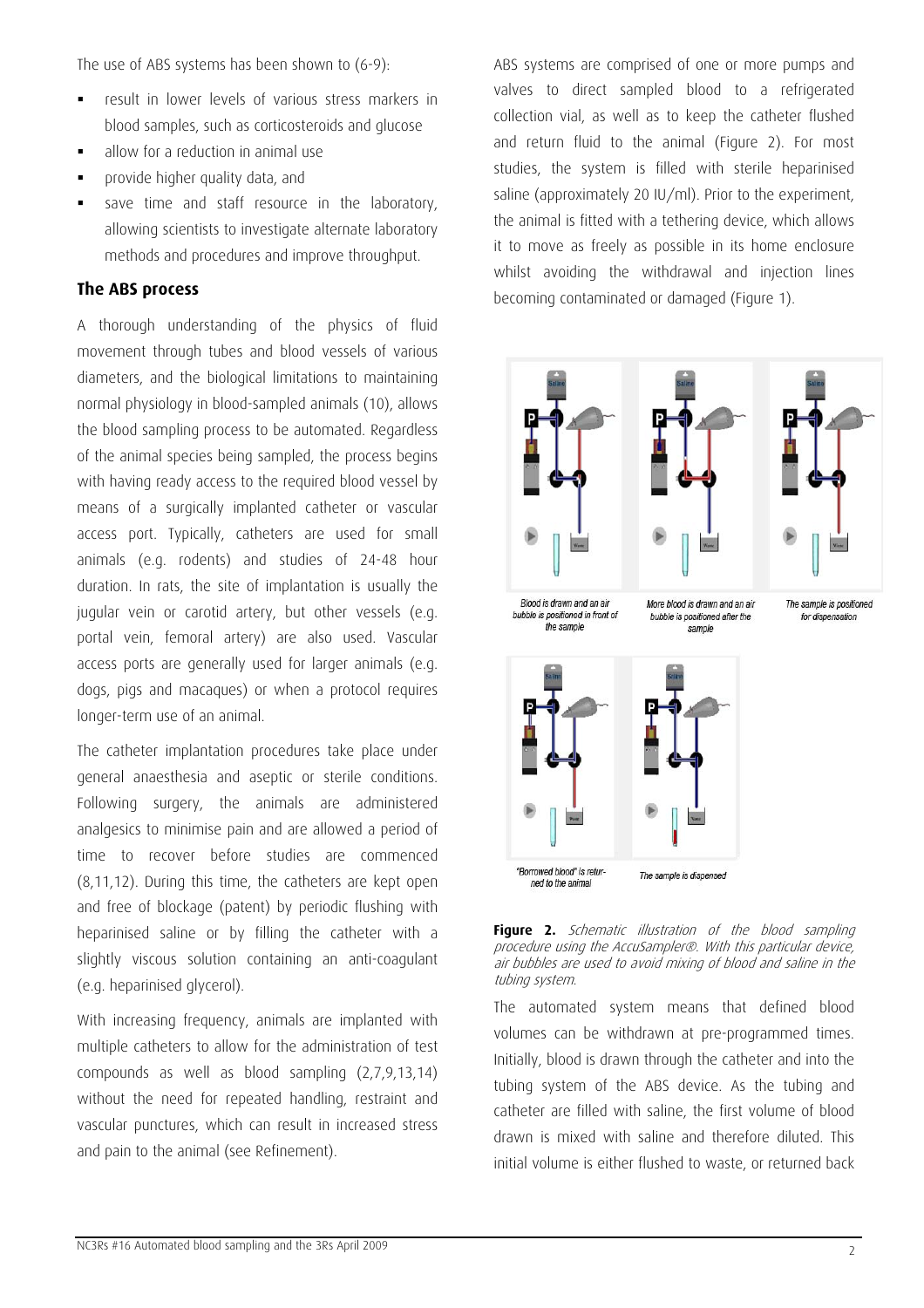to the animal. It should be noted, therefore, that when comparing data from catheterised animals connected to ABS systems with direct vascular puncture methods of blood sampling, blood concentrations from the catheterised animals may be 5-15% lower due to the initial mixing that takes place in the catheter. This is minimised by taking larger sample volumes, as well as by taking larger volumes of blood before the actual sample.

The second step involves removing the actual sample and placing it in a refrigerated vial. The sampling procedure is completed by flushing the system with saline to minimise potential carryover of compound from sample to sample. A volume of saline equivalent to the blood sample volume is returned to the animal so that proper fluid balance is maintained. In most cases, this fluid replacement also eliminates the need for additional animals to supply donor blood (see Reduction). In the ABS protocol, small amounts of heparinised saline (10-20 µl) are flushed to the animal at periodic intervals to maintain catheter patency.

# **ABS and the 3Rs**

ABS systems can potentially contribute to two of the 3Rs, namely refinement and reduction.

# **Refinement**

The scientific literature extensively documents the effects of handling, restraint and blood collection on laboratory animals, including increases in heart rate and blood pressure, elevated concentrations of hormones such as corticosterone, and alterations to immune system responses (15). The observed changes in physiological parameters suggest that these procedures are stressful for the animals and may introduce confounding variability to scientific data, potentially decreasing study reliability.

Using ABS equipment makes the blood sampling procedure less stressful for the animal and more accurate than manual blood sampling, by avoiding repeated handling and restraint and the potential for pain and/or discomfort from repeated anaesthesia

and/or vascular puncture (6). This is particularly desirable where many samples are required from the same study animal. Although there have been very few studies investigating the refinement potential of ABS, Royo *et al.* found that the AccuSampler® was able to draw blood samples from male Sprague-Dawley rats without inducing corticosterone release (8).

There are animal welfare concerns surrounding the use of ABS, mainly because the equipment necessitates an invasive procedure to install the catheter and connect the animal to the device, as well as surgical anaesthesia, a well-known stress factor in rodents and other laboratory animals (3,14,16-21). In the Royo et al. study, a stress response (characterised by an increase of the total release of corticosterone and an increase of fecal immuno-reactive corticosterone metabolites) was observed after implanting jugular vein catheters in the rats under general isofluorane anaesthesia for connection to the AccuSampler®. However, the rats recovered quickly, indicating that results obtained using ABS in pharmacological and physiological studies may not be biased by a strong acute stress response in the animals following surgery.

Sampling via an indwelling catheter is generally considered to be less stressful and to cause fewer changes in blood variables than sampling with a needle and syringe, with or without anaesthesia (22-24). Recent blood sampling methods may compare more favourably: for example, Fluttert et al. (25) found comparable concentrations of corticosterone in blood collected from jugular vein catheters and blood from incision and gentle milking of the lateral tail vein (tail nick) in rats. However, Vahl et al. (26) found that adrenocorticotropic hormone (ACTH) concentrations were greater in blood collected via tail nicking compared with inferior vena cava catheters, possibly reflecting the longer time period required to obtain the sample from the tail vein. It is not known whether there is a difference in corticosterone or ACTH concentrations between catheter sampling alone and ABS.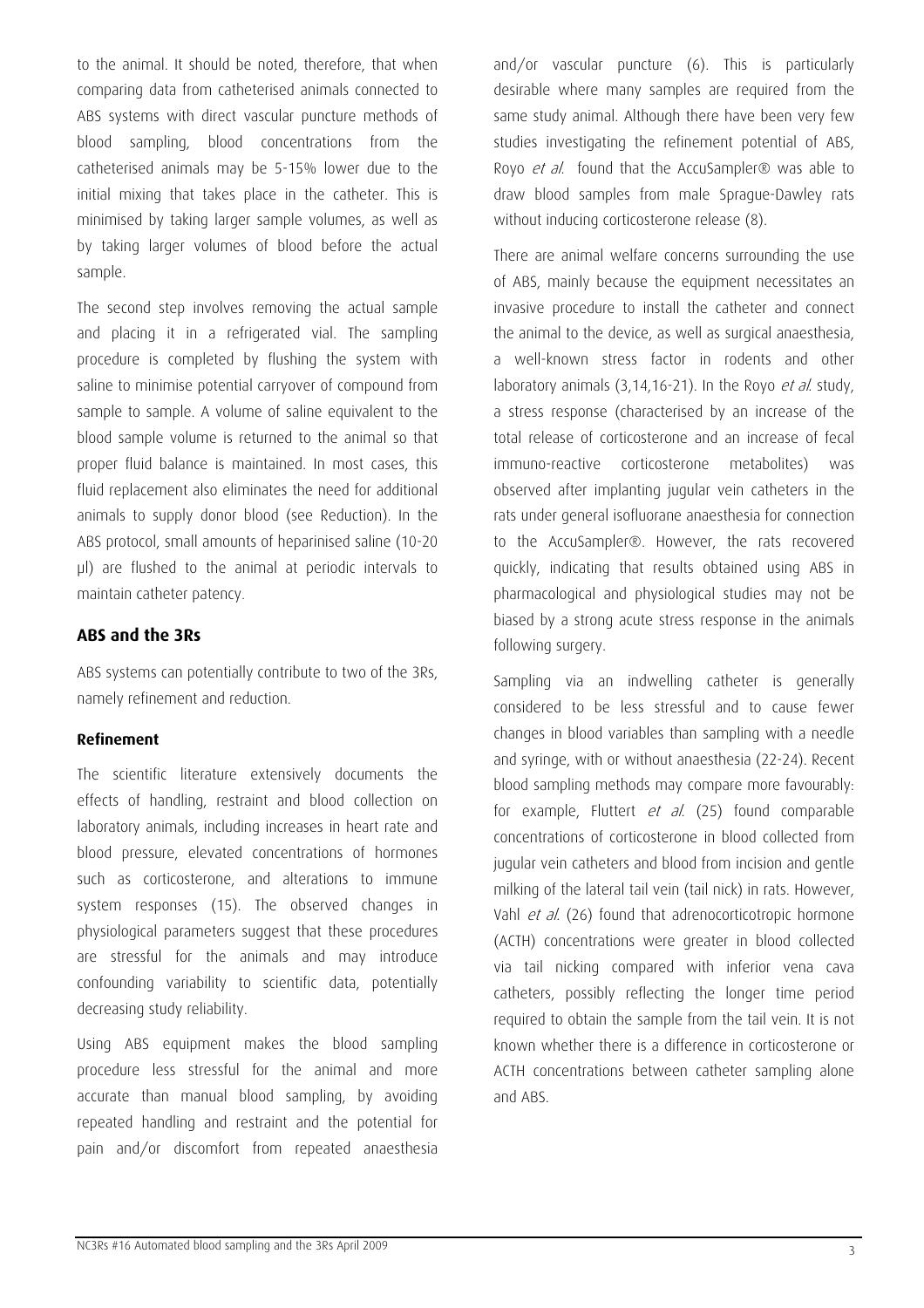Venous catheters have the advantage of simplifying repeated sampling, especially where large blood volumes are needed. While removing 3ml of blood or more from rats in a short period of time increases plasma corticosterone levels (3), the availability of a venous catheter allows for either the transfusion of donor blood (27) or the return of erythrocytes suspended in sterile saline, such that hypovolaemia and anaemia (see Glossary) can be prevented during serial sampling. The AccuSampler® compensates for the amount of blood sampled by replacing the same volume of saline solution to maintain fluid balance.

Indwelling venous catheters can be associated with complications, such as septic thromophlebitis and generalised sepsis (see Glossary) in rodents, which can be avoided to some extent by sterile surgical technique (23,28). There is a legitimate concern that the implantation and presence of the catheter is itself a source of chronic irritation or inflammation (2,11). Careful choice of catheter material, lock solution (see Glossary) and catheterisation site may help address these issues (12,29,30).

Chronically catheterised animals, particularly smaller species such as rats, are often restrained by some form of harness, swivel and tether along which the catheter runs; this is the case with the AccuSampler® (Figures 1 and 3). Harnessing has been shown to stress rats (31) and tethering restricts the normal movements of animals, such as rolling over and lying on their backs. Furthermore, catheterised and tethered animals are usually housed singly for the duration of the study to prevent possible damage of the equipment by cage mates (25,26), thus adding to the stress and severity of the procedure (23). Where single housing is necessary, this need not preclude providing environmental enrichment to meet the animal's behavioural needs, such as bedding material and chew blocks for rodents.

In conclusion, the refinement potential of ABS is not well studied and will most likely depend on the specific circumstances of the study (e.g. the number, volume and quality of blood samples required). A well-controlled comparison of the animal welfare implications of ABS versus common manual methods of blood collection would therefore be of considerable value. A number of indices of animal welfare would need to be recorded in order to make the comparison, including heart rate, blood pressure and temperature using telemetry (32), hormone levels in plasma, urine or faeces, body weight and behaviour.



**Figure 3.** A harness used for rats. Similar harnesses are available for other species.

#### **Reduction**

Depending on the animal model and protocol used, significant reductions in animal use (e.g. 50-80%) can be achieved by using ABS systems, which is both ethically and financially desirable. For example, some mouse studies require blood sampling at six to eight time points. If performed manually, this type of study would typically require 18-24 mice, compared with only three mice using ABS. In the manual study, traditionally only one sample is taken per mouse and time point, often through cardiac puncture. With ABS, all six to eight time point samples can be taken from the same mouse. This is possible since the instrument can handle very small sample volumes (e.g. 5-50 µl), which is not possible to do accurately when sampling manually.

Animal use can be further reduced by using the same animal for multiple studies, assuming that assay requirements are within the individual institution's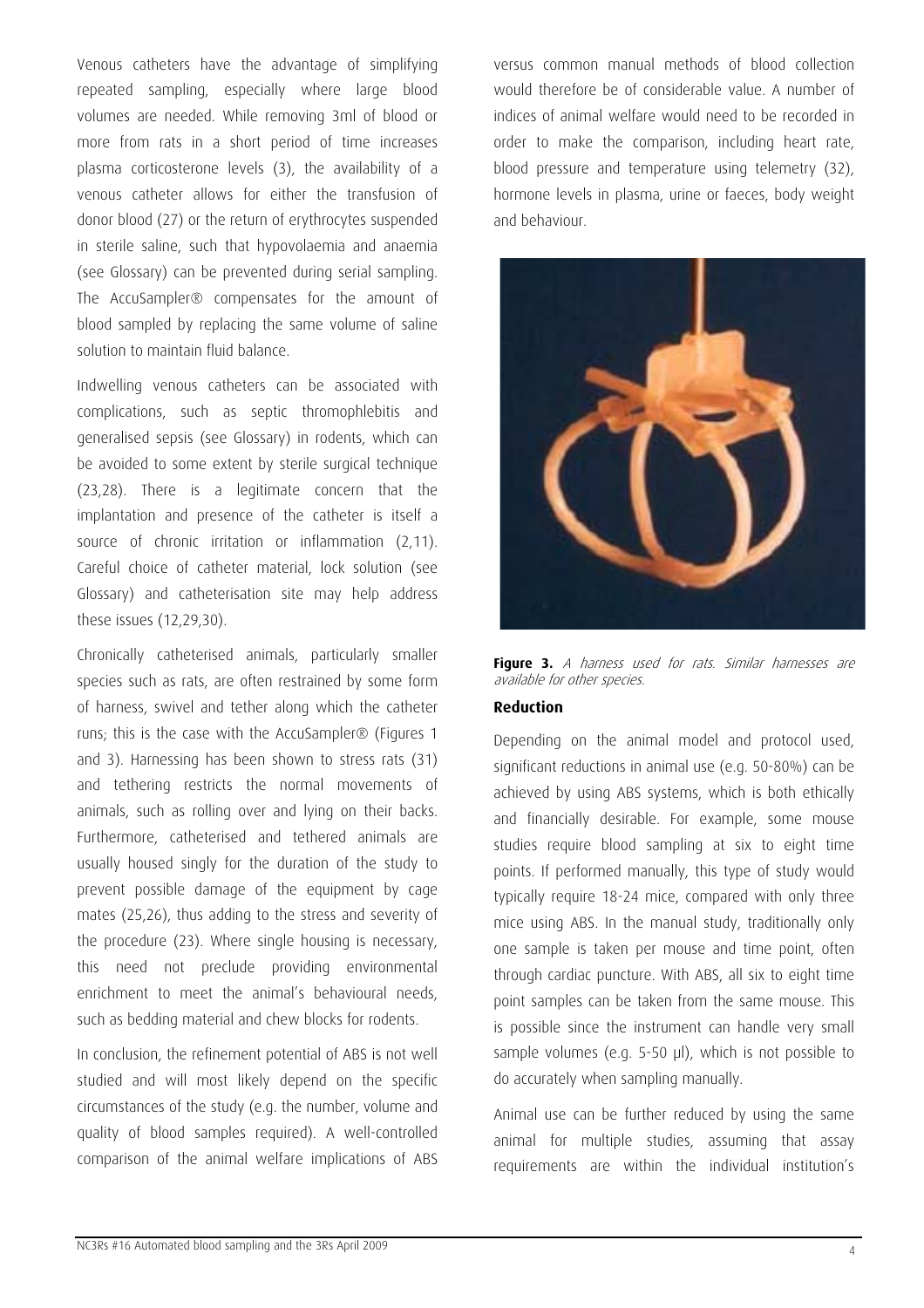guidelines for the amount of blood removed at specific time points. Once the catheter is implanted it is very easy to do repeated sampling of small blood volumes using ABS. One example of this is "crossover" studies, where a test compound is administered intravenously to an animal and, after an appropriate washout and recovery period, the animal is used again for an oral dose of the same compound (9). Another possibility is using the same animal in a control study as well as in an actual test. For example, a glucose tolerance study may be performed on the same animal without a test compound and again, following recovery, after administering a test compound. Using ABS systems can also eliminate the need for donor animals which are used to supply blood to the test animal to maintain fluid balance.

The combination of reduced handling stress and the robotic involvement of the ABS device, taking precise volumes at reproducible flow rates, means that coefficients of variation are typically improved in pharmacokinetic and metabolism studies using ABS compared with manual sampling methods. Additionally, because the animals are not handled and are freelymoving (although tethered), physiological levels of stress markers such as corticosteroids, ACTH, and cortisol can be determined. The lower physiological basal rates of these stress hormones do not contribute to abnormal metabolism of test samples. Even simple glucose levels have been found to be significantly lower in ABS animals than animals sampled by vein puncture (unpublished data).

Reduction can also be achieved in safety pharmacology studies, where physiological parameters (such as blood pressure and heart rate) are monitored with telemetry and then correlated to drug levels. Historically, this would require two separate studies, as the animals' physiology would be greatly affected by the stress responses associated with handling and restraint for manual blood sampling. The use of ABS systems allows the two studies to be performed in the same animal, thereby reducing animal use and providing higher-quality

data by minimising inter-animal variability, since all parameters are measured in the same animal.

An important consideration in pre-clinical drug development is the time and labour involved in the serial sampling of small blood volumes from small animals, such as rats, for the duration of pharmacokinetic studies. Using ABS can speed up this process, enabling increased throughput of screened substances. Although this could potentially lead to increased animal use overall, the outcome is usually faster screening of the substances awaiting evaluation and not screening of an increased number of substances.

# **Conclusion**

ABS systems have a number of advantages when compared with manual blood sampling methods, including improved data quality and reduced animal use, the potential for reduced animal stress during sample collection, and time and staff resource savings. For each individual experiment, these advantages must be weighed against the need for the animals to undergo surgery with anaesthesia, tethering and single-housing.

# **Acknowledgements**

We would like to thank Dr Mark Prescott at the NC3Rs for his input and assistance with the Refinement section.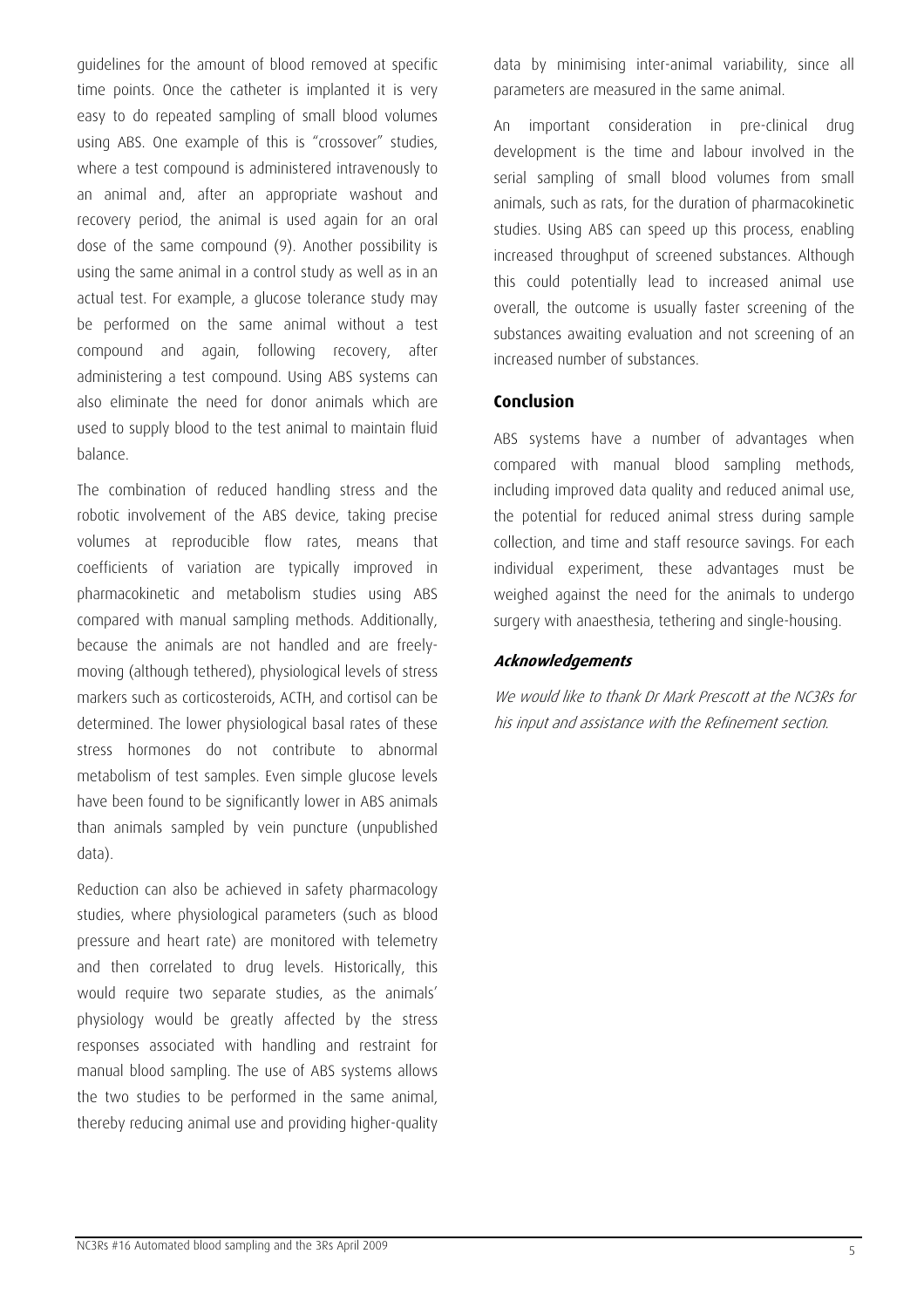**Anaemia:** A reduction below normal in the number or volume of red blood cells (erythrocytes) or in the quantity of haemoglobin in the blood.

**Catheter:** A tubular instrument to allow the passage of fluid from, or into, a body cavity.

**Corticosterone:** A steroid hormone of the adrenal cortex, which mediates responses to stress in addition to regulating protein and carbohydrate metabolism.

**Hypovolaemia:** Abnormally decreased volume of circulating fluid (plasma) in the body.

**Lock solution:** A solution used to maintain catheter patency. There are numerous types of lock solution, however heparinsed saline (0.9% saline with 20-500 IU/ml) is most commony used.

**Sepsis:** The presence in the blood or other tissues of pathogenic micro-organisms or their toxins; the condition associated with such presence.

**Thromophlebitis:** Inflammation of a vein associated with the formation of a thrombus (an aggregation of blood factors, primarily platelets, fibrin and cellular elements, frequently causing vascular obstruction at the point of its formation).

**Vascular access port:** A permanent device implanted under the skin, consisting of a vascular catheter attached to a small reservoir, so that blood can be repeatedly drawn on a regular basis. Because the port does not exit through the animal's skin, there is little concern about the animal disturbing the port, thereby obviating the need for a jacket or other protective apparatus. Because there is no chronic exit site wound, infection risks associated with ports are considerably lower than with external catheters.

**Vascular puncture:** Puncture of a blood vessel.

#### **References**

- 1. Russell WMS, Burch R (1959) The Principles of Humane Experimental Technique. London: Methuen.
- 2. Tsukamoto H, Reidelberger RD, French SW, Largman C (1984) Long-term cannulation model for blood sampling and intragastric infusion in the rat. American Journal of Physiology - Regulatory, Integrative and Comparative Physiology 247: R595- 599.
- 3. Wiersma J, Kastelijn J (1985) A chronic technique for high frequency blood sampling/transfusion in the freely behaving rat which does not affect prolactin

and corticosterone secretion. *Journal of* Endocrinology 107: 285-292. **Glossary** 

- 4. Suzuki K, Koizumi N, Hirose H, Hokao R, Takemura N, Motoyoshi S (1997) Blood sampling technique for measurement of plasma arginine vasopressin concentration in conscious and unrestrained rats. Laboratory Animal Science 47: 190-193.
- 5. Thrivikraman KV, Huot RL, Plotsky PM (2002) Jugular vein catheterization for repeated blood sampling in the unrestrained conscious rat. *Brain Research* Protocols 10: 84-92.
- 6. Guaratna PC, Kissinger PT, Kissinger CB, Gitzen JF (2004) An automated blood sampler for simultaneous sampling of systemic blood and brain microdialysates for drug absorption, distribution, metabolism and elimination studies. Journal of Pharmacological and Toxicological Methods 49: 57- 64.
- 7. Grifftihs L (2006) The impact of the AccuSampler®. Animal Technology and Welfare 5: 105- 108.
- 8. Royo F, Björk N, Carlsson H-E, Mayo S, Hau J (2004) Impact of chronic catheterization and automated blood sampling (Accusampler) on serum corticosterone and fecal immunoreactive corticosterone metabolites and immunoglobulin A in male rats. Journal of Endocrinology 180: 145-153. http://joe.endocrinology-

journals.org/cgi/reprint/180/1/145

- 9. Deshmukh SV, Durston J, Shomer NH (2008) Validation of the use of nonnaive surgically catheterized rats for pharmacokinetics studies. Journal of the American Association for Laboratory Animal Science 47: 41-45.
- lournal 10. McGuill MW, Rowan AN (1989) Biological effects of blood loss: implications for sampling volumes and techniques. *ILAR Iournal* 31: 5-18. http://dels.nas.edu/ilar\_n/ilarjournal/31\_4/31\_4Bi ological.shtml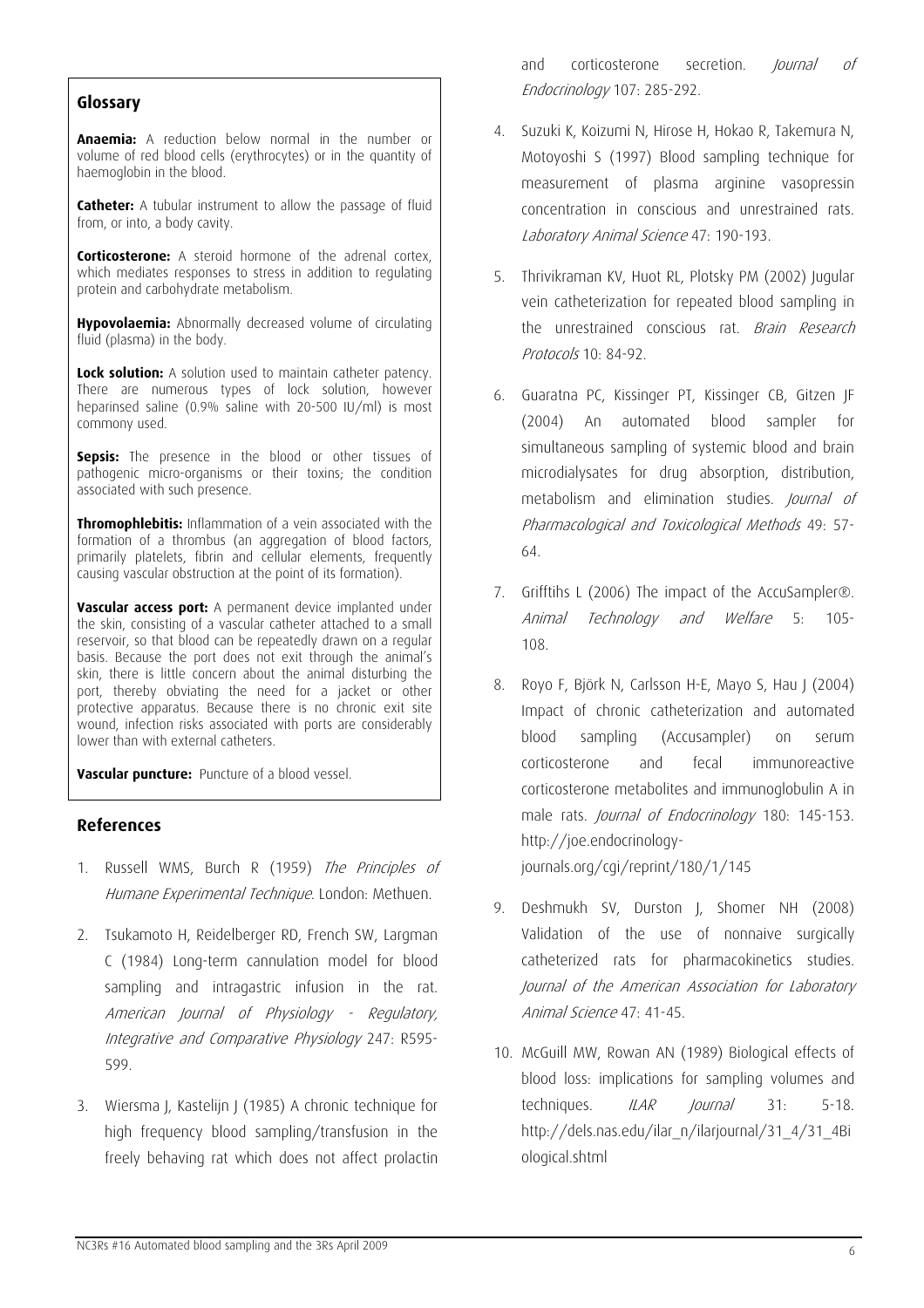- 11. de Jong WH, Timmerman A, van Raaij MT (2001) Long-term cannulation of the vena cava of rats for blood sampling: local and systemic effects observed by histopathology after six weeks of cannulation. Laboratory Animals 35: 243-248. www.la.rsmjournals.com/cgi/reprint/35/3/243.
- 12. Yang J, Maarek J-MI, Holschneider DP (2005) In vivo quantitative assessment of catheter patency in rats. Laboratory Animals 39: 259-268. http://la.rsmjournals.com/cgi/reprint/39/3/259.pd f.
- 13. Steffens AB (1969) A method for frequent sampling of blood and continuous infusion of fluids in the rat without disturbing the animal. *Physiology and* Behavior 4: 833-836.
- 14. Burt ME, Arberit J, Brennan MF (1980) Chronic arterial and venous access in the unrestrained rat. American Journal of Physiology - Heart and Circulatory Physiology 238: H599-H603. http://ajpheart.physiology.org/cgi/content/abstract /238/4/H599.
- 15. Balcombe J, Barnard N, Sandusky C (2004) Laboratory routines cause animal stress. Contemporary Topics in Laboratory Animal Science, 43: 42-51.

www.animalexperiments.info/assets/studies/Welfa re%20Stress%20Balcombe%20et%20al%202004%2 0Contemp%20Topics.pdf

- 16. Fagin KD, Shinsako J, Dallman MF (1983) Effects of housing and chronic cannulation on plasma ACTH and corticosterone in the rat. *American Journal of* Physiology 245: E515-E520.
- 17. Yoburn BC, Morales R, Inturrisi CE (1984) Chronic vascular catheterization in the rat: comparison of three techniques. *Physiology and Behavior* 33: 89-94.
- 18. Giner M, Snyder K, Meguid MM (1987) Chronic vascular access for repeated blood sampling in the

unrestrained rat. American Journal of Physiology -Heart and Circulatory Physiology 253: H992. http://ajpheart.physiology.org/cgi/pdf\_extract/253 /4/H992.

- (1995) Stress perception of surgical anaesthesia in 19. O'Brien D, Tibi Opi P, Stodulski G, Saibaba P, Hau J rats. In: Proceedings of the Fifth FELASA Symposium: Welfare and Science, pp. 24-27. Ed. | Bunyan. London: Royal Society of Medicine Press.
- 20. Whitten PL, Brockman DK, Stavisky RC (1988) Recent advances in non-invasive techniques to monitor hormone-behavior interactions. Yearbook of Physiological Anthropology 41: 1-23.
- 21. Ling S, Jamali F (2003) Effect of cannulation surgery and restraint stress on the plasma corticosterone concentration in the rat: application of an improved corticosterone HPLC assay. Journal of Pharmacy and Pharmaceutical Sciences 6: 246-251. www.ualberta.ca/~csps/JPPS6(2)/F.Jamali/stress.pd f.
- 22. Flynn LA, Guilloud RB (1988) Vascular catheterization: advantages over venipuncture for multiple blood collection. Laboratory Animals 17: 39- 35.
- 23. Morton DB, Abbot D, Barclay R, Close BS, Ewbank R, Gask D, Heath M, Mattic S, Poole T, Seamer J, Southee J, Thompson A, Trussell B, West G, Jennings M (1993) Removal of blood from laboratory animals and birds. Laboratory Animals 27: 1-22. www.lal.org.uk/pdffiles/blood.PDF.
- 24. Vachon P, Moreau JP (2001) Serum corticosterone and blood glucose in rats after two jugular vein blood sampling methods: comparison of the stress response. Contemporary Topics in Laboratory Animal Science 40: 22-24 (abstract). www.ncbi.nlm.nih.gov/pubmed/11560401.
- 25. Fluttert M, Dalm S, Oitzl MS (2000) A refined method for sequential blood sampling by tail incision in rats. *Laboratory Animals* 34: 372-378.